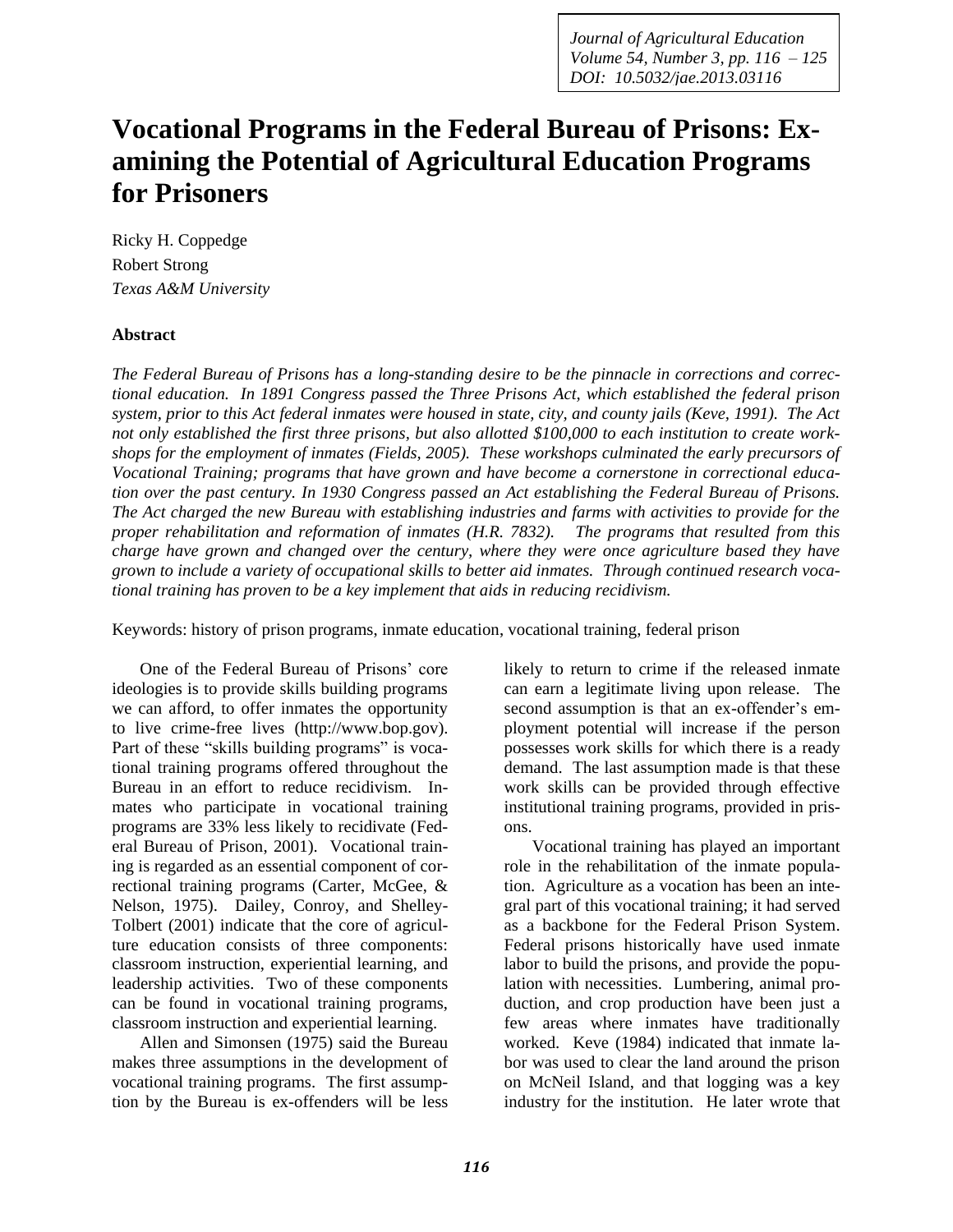the logging had cleared land that would provide for farming use. The Federal Prison System have utilized inmate labor in regards to agriculture in the Federal Prison Industries from its beginning in 1934 (Federal Bureau of Prisons, 2009).

Priority 5 of the *National Research Agenda* for Agricultural Education indicates that successful instructional programs should address evolving needs of diverse students regardless of location (Doerfert, 2011). To better understand the need of not only agriculture as a vocation, but all vocational training programs in the Federal Prison System we need to gain insight of how these programs got their start. This paper explores the beginnings of vocational training programs in the Federal Prison System and what these programs entailed. The topic of understanding the roots of vocational training programs in the Bureau is imperative to study, because from the reflection of how these programs came into existence we may better understand why these programs were important at the time of initiation and the effects of these programs on the inmate population. In addition to deciphering the history and need of these programs from a historical perspective we may assimilate this need to what is offered today and better understand the areas these programs may be deficient in, in regards to the quality of programming for inmates.

#### **Purpose and Objectives**

The purpose of this study was to examine how vocational training programs in the Federal Bureau of Prisons were instigated. The study was focused on the early history of prison vocational training programs before the Bureau was created and through the first few decades of the Bureau's existence. Specifically the study focuses on answering the following objectives:

- 1. Describe the types of vocational or occupational training that existed before the Federal Bureau of Prisons;
- 2. Describe how vocational training programs begun in the Federal Bureau of Prisons; and

3. Describe early vocational training programs in the Federal Bureau of Prisons.

### **Methods and Procedures**

Historical research methods were used to accomplish the objectives of this study. Historical research involves the systematic search for documents and other sources of historical facts to answer the historian's question (Borg & Gall, 1983).

Primary and secondary sources were used to conduct this study and obtain information. Primary sources came from government documents, annual reports, and congressional proceedings. Secondary sources were obtained from articles and journals written regarding vocational training programs in prisons and historical pieces about the Federal Prison System. Literature was found from the Federal Bureau of Prisons Library, the National Criminal Justice Institute, and the Texas A&M University Library. Journal articles were retrieved from the Journal of Agricultural Education, the Federal Probation Journal, and the Federal Prisons Journal. The researcher reviewed all documents for internal and external criticism. Internal criticism was established by addressing the worth of the context of the documents for validity to the study. External criticism was established by determination of authenticity and originality of each document.

#### **Results and Findings**

Before there was a Federal Prison System the Government relied on territorial, county, and state jails to house federal prisoners (Keve, 1991). Congress passed the Three Prisons Act in 1891, which established the federal prison system. The first three prisons to start the Federal Prison System were placed in Leavenworth, McNeil Island, and Atlanta. The Act not only established the three prisons, but also allotted \$100,000 to each institution specifically to create workshops for the employment of inmates (Fields, 2005). These workshops would be the early precursor for the Federal Prison Industries and vocational training for inmates.

This legislation was not the first appearance of vocational training for inmates in American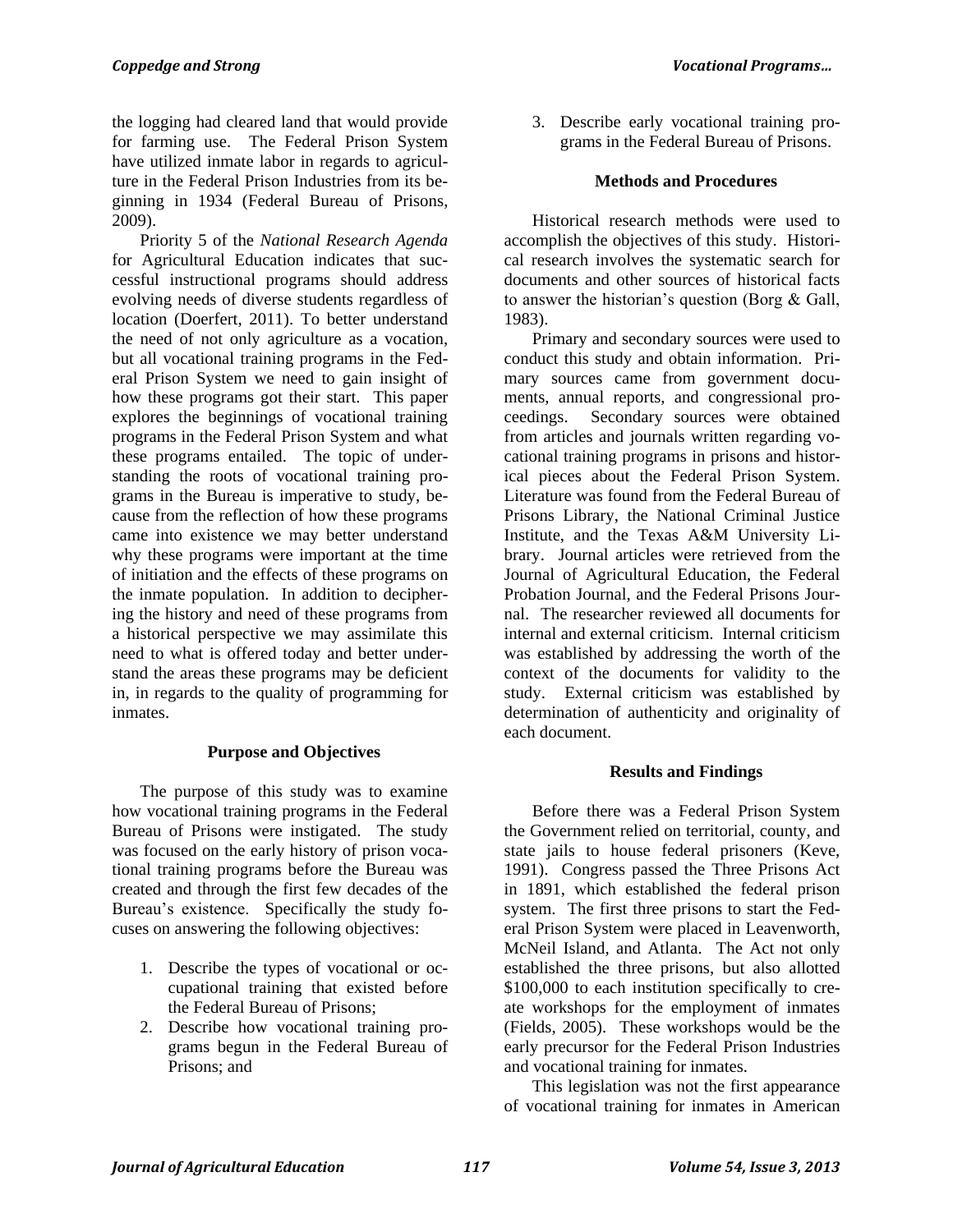history. The Walnut Street Prison, which had been established in 1773, had already been in the practice of training inmates in vocational trades (Johnston, 2004). The Walnut Street Prison, located in Philadelphia, PA, had been known to offer vocational instruction since the 1830's. The prison was set in the Pennsylvania style system. The Pennsylvania style system required complete separation of the inmates, allowing for quite contemplation, reflection, and sometimes vocational instruction in the individual's cell (Johnston, 2004). This system was created upon the petition of The Philadelphia Society for Alleviating the Miseries of Public Prisons. Another system soon appeared, called the Auburn System.

McShane and Williams (1996) remarked that the Auburn system is one that still denied inmates communication with one another, but required inmates to labor together in the industrial workshops during the day and were isolated from one another at night. The uses of these workshops were not meant for training purposes, but to offset costs of the prison.

Though these two systems were popular at the time, another system was forming. The Elmira System, or the Reformatory System, came into existence after The New York Prison Association tasked Enoch Wines and Theodore Dwight with surveying prisons in the United States. The two men traveled throughout the United States surveying prisons and compiling an assessment of what they witnessed at each institution. In their assessment Wines and Dwight reported that silence, flogging, and solitary confinement were ineffective tools, but instead education should be used as a preventative measure on crime (Wines & Dwight, 1867).

Meskell (1999) wrote that this newer system of reform was initiated at the Elmira Reformatory in New York. The new reformatory emphasized education and trade training to encourage positive behavior. Soon after many states adopted this style of incarceration to utilize in their own prisons, which at this time were housing federal inmates.

With the passing of the Three Prisons Act in 1891 two prisons were built, and one was taken over and expanded. The first prison built in the new federal prison system was Leavenworth in 1895. The prison took two decades to build and utilized inmate labor to construct. The cellblocks were finished in 1919, shoe shops were completed in 1926, and a broom factory was completed in 1928 (LaMaster, 2008). These shops and factories along with the construction projects and maintenance details alleviated idle time for the inmate population as well as provided skills for the inmates (Garret & MacCormick, 1929).

The next institution to be constructed was the United States Penitentiary in Atlanta, Georgia. USP Atlanta was opened in 1902, the institution utilized prisoner labor to complete the task of constructing USP Atlanta. In 1919 USP Atlanta opened a textile mill to alleviate idleness. Attorney General, T.W. Gregory, originally proposed the cotton duck textile mill and he requested for the purchase of machinery (House Documents, 1917). The cotton ducking was used for US Postal bags, and during World War II the ducking was used in the war efforts.

The last institution that was created as a result of the Three Prisons Act of 1891 was McNeil Island. McNeil Island was originally a territorial prison erected in 1871 and opened in 1875. The institution was built with the use of federally appropriated money and remained in the hands of the federal government, but was a territorial prison. In 1907 the institution was designated as the third federal penitentiary. McNeil Island was an isolated island in the Puget Sound; for this reason the prison had to be self-reliant utilizing inmate labor in many of the day-to-day tasks, and in efforts to provide resources to the institution. Eventually the prison would have its own gardens, dock, and shipyard all utilizing inmate labor in their construction. In 1924 Warden Finch Archer obtained an old printing press and the inmates started their own newspaper called the Island Lantern. McNeil Island's main industry was logging, which was used during World War II to build tugboats for the war effort (Keve, 1984).

At the time these three institutions were erected vocational training along with educational programming was not a priority in the appropriations that were used to build and run the institutions. Vocational training was seen as the work inmates performed in their various occupations in the prisons. Rarely were there formal classes on the subjects, but more of a journey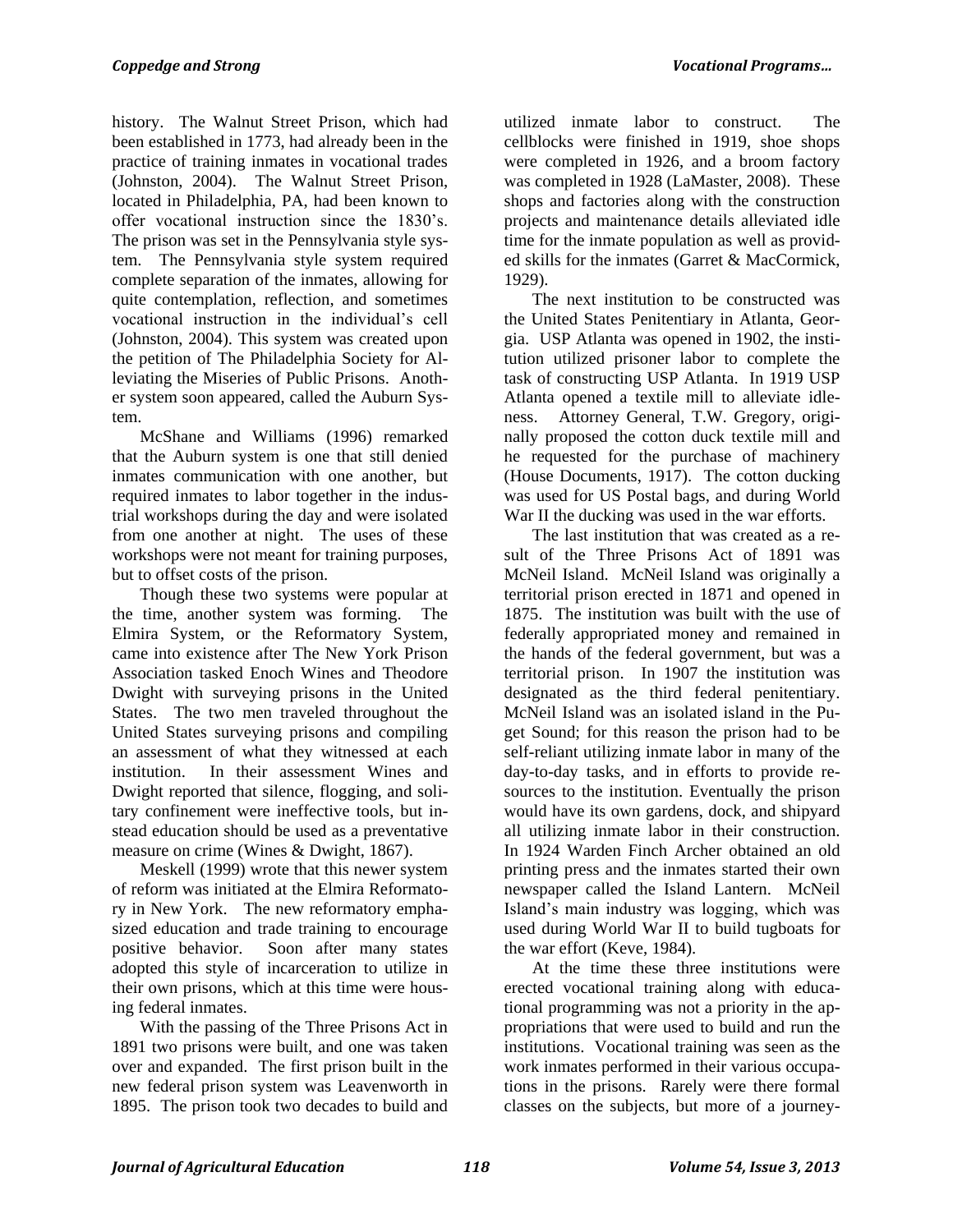man/ apprentice relationship for the inmates to learn by. The general education programs were typically left up to the chaplains who, with inmate teachers, would lead classes in the evenings where there was room (Garret & Mac-Cormick, 1929). Vocational trades were used as a tool to keep inmates from being idle and to supplement the cost of keeping the men incarcerated.

In September of 1923 Mrs. Mabel Walker Willebrandt, Assistant Attorney General, attended a conference called for by the Subcommittee on Institution Relations of the General Federation of Women's Clubs. Mrs. Willebrandt expressed three concerns for the Federal Department of Prisons. There was a need for an institution for federal women prisoners, a need for an industrial reformatory for young men serving their first sentences, and employment for the prisoners in the three federal prisons at the time (Federal Reformatories for Women, 1962). The populations of female federal prisoners were housed in local and state jails at the time. Mrs. Willebrandt saw a need for a federal prison specifically designated for women; she did not want a typical prison, but a reformatory. Reformatories were built on the ideas to reform the incarcerated and give them competencies in making a living while providing a greater satisfaction in life (MacCormick, 1931).

The need for an industrial reformatory for young men was due because of the current custom of mixing young men and older men together. Prisons did not segregate the younger impressionable first time offenders from the older hardened repeat offenders (Tucker, 1934). The answer to both dilemmas came one after the other. In 1924 an Act was passed to establish the Federal Industrial Institution for Women in Alderson, West Virginia. From the initial planning of the institution the concept of reforming women was paramount in all considerations for the institution. Alderson was planned with the concept of reforming women. The institution was headed by a female staff member, Dr. Mary B. Harris, and was designed on the "Cottage Design," where instead of cells the women were housed in large cottages, much like a modern home of the time. The women were treated as humanely as possible. Harris (1936) commented that we (staff at the reformatory) are trying to

make the women feel that the judge did them a favor by sending them here, they learn to make an honest living and go out feeling that they are no longer a liability to the community. By 1929 the reformatory offered classes in sewing, laundry, cooking, table service, household economics, stenography, typewriting, and a Red Cross practical nurses training course (Garrett & Mac-Cormick, 1929).

In 1926 the Federal Industrial Reformatory in Chillicothe, Ohio opened. The Reformatory housed around 350 young men from the ages of 16-30 who were first time offenders. The reformatory was situated on Camp Sherman, a training camp from the First World War. By 1936 the reformatory created new facilities on the same grounds and had expanded the vocational training programs to include: machine, carpenter, sheet metal working, plumbing, steam fitting, furniture upholstering, automobile body upholstering, automobile painting and finishing, automobile engine and chassis building and repairing, ignition repairing, vulcanizing, electrical wiring and supply repairing, typewriter repairing, and sign painting (Langeluttig, 1927).

A notable fact to include is that prior to the opening of the Federal Industrial Reformatory in Chillicothe there was already the National Training School for Boys in Washington, D.C. The school was started in 1908 by an Act in Congress; the school was a reformatory for boys ages 17 and under (Committee on Expenditures in Justice Department, 1915). The school required the boys to attend school for half a session each day, and offered a variety of vocational training programs. The programs included were farming, carpentry, cabinetmaking, bricklaying, plumbing, blacksmithing wheelwrighting, tailoring, shoemaking, laundry work, baking, and cooking (Committee on Expenditures in Justice Department, 1915). The school was transferred to the Bureau of Prisons in 1939 and finally closed in 1968 (Roberts, 1990).

In 1930 Congress passed an Act establishing the Federal Bureau of Prisons. The Act charged the new Bureau with establishing industries and farms with activities to provide for the proper rehabilitation and reformation of inmates (H.R. 7832). Though the text is broad the  $71<sup>st</sup>$  Congress was setting a standard for the newly formed Bureau of Prisons to find ways of creat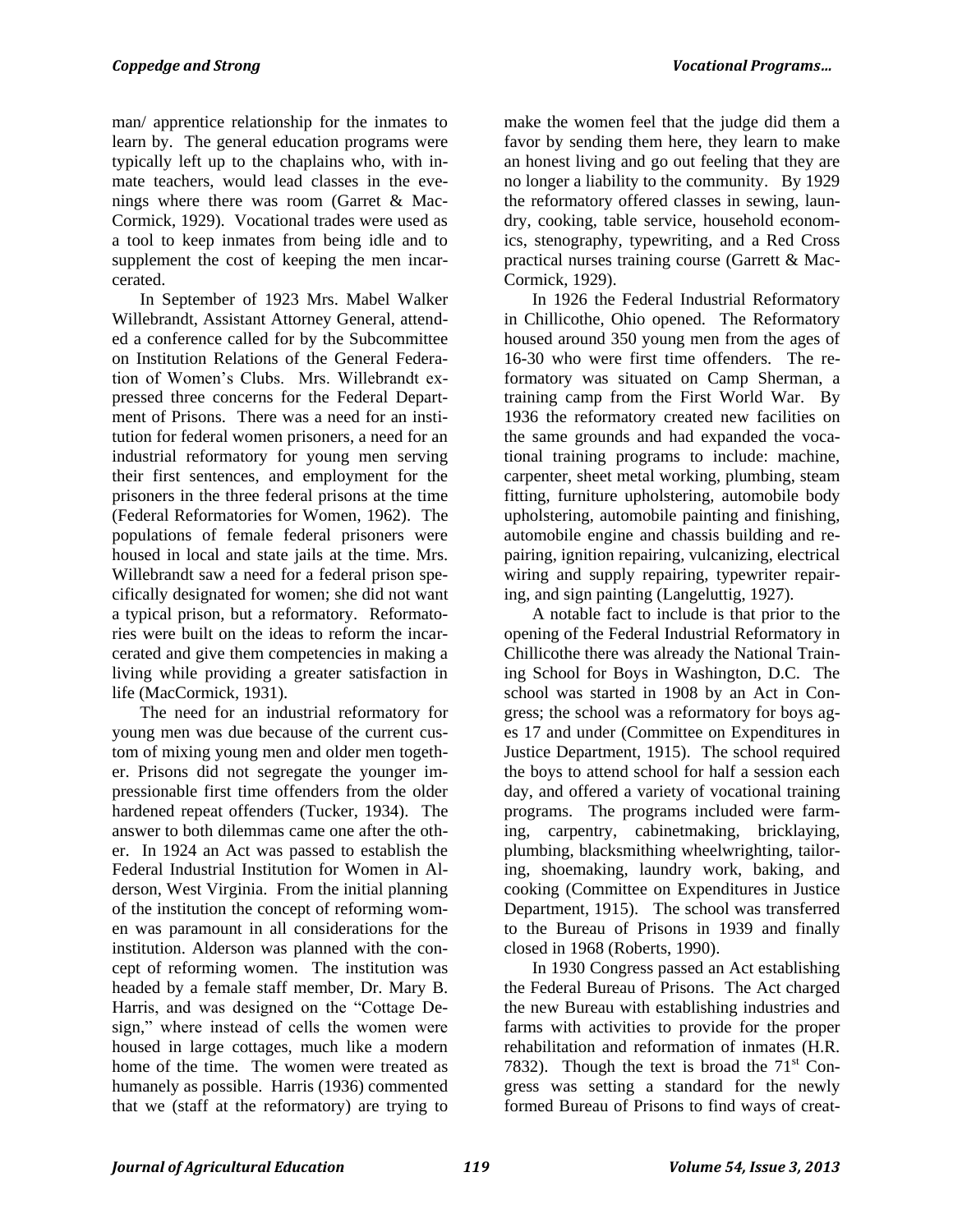ing programs to reform inmates, which at this time had been found in the current federal prisons through work programs and vocational training programs.

The Assistant Attorney General appointed Sanford Bates as the Director of the Bureau of Prisons. Mr. Bates created three Assistant Director positions, one of which was in charge of Academic and Vocational Training; the person he chose for this position was Austin MacCormick (Keve, 1991). The creation of the Bureau was an attempt to unify the once disorganized federal prison system; and to create prisons that would serve as an example for others in the treatment and rehabilitation of inmates (Federal Prison Industries, 2001).

Garrett & MacCormick (1929, p. 47) wrote about the prison of the future stating, "every phase of the program of the institution will be related to the educational purpose. Interest will be stimulated in all phases of general and vocational education and in health education." Mac-Cormick traveled the country recording all educational pursuits in each prison that existed in the United States, except for three. MacCormick wrote "The Education of Adult Prisoners," where he reported on the educational and library work in American prisons, as a result of his travels. MacCormick established a standing committee for adult education in prisons under the American Prisons Association. This committee would eventually develop into the Correctional Education Association.

With the new Bureau of Prisons established the agency's leaders inherited an array of issues to be tackled. One of which was the problem of overcrowding. At the time the Bureau was established there had come to be 14 federal prisons in operation and over 13,000 inmates. The Bureau began to activate camps, which are prisons without fences (Carter et al, 1975). The camps were effective for two reasons. First camps could be built quickly and inexpensively and second the inmates would serve the needs of an adjoining government facility. For an example the camp in Montgomery, Alabama performed construction and janitorial services for Maxwell Air Force Base (US Department of Justice, 1938). The camps still included a system of classification that the Bureau was quickly implementing at its' various institutions.

The classification system that the Bureau had begun to implement was a groundbreaking revolution in corrections. The classification system profiled an individual and housed him in an institution according to his age, mental status, and type of crime. The camps were a place to house individuals with small sentences who would be a low risk to escape. Another part of the classification system was based on the individuals' educational and vocational needs, which took place at the institution he had already been designated at (U.S. Department of Justice, 1933).

During the 1930's many new institutions and camps were activated, all based on the classification system. Education had become a primary part of the Bureau, but vocational training was still considered part of the maintenance departments (U.S. Department of Justice, 1933).. The education department in cooperation with the trades shop from the maintenance department offered courses over the various vocations the inmates were working in, this cooperation was called Related Trades Instruction. Inmates who were in a particular vocation would also spend two nights a week in an educational class were the inmate would work on general education in order to become an individual who could not only work on an engine, but also be able to read and write (U.S. Department of Justice, 1933).

Prison industries were in existence during the creation of the first three prisons. These industries were seen as inexpensive ways of providing vocational training, without the high cost of an instructor (US Department of Justice, 1933).. In 1934, Congress approved an Act that established the Federal Prison Industries (Federal Bureau of Prisons, 2009). President Franklin D. Roosevelt signed the bill that would start an industry whose purpose was not personal profit, but would employ inmates during incarceration, reducing idleness, and give the individuals vocational skills that could be utilized upon release (Federal Prison Industries Inc., 1939).

The Federal Prisons Industries (FPI) was designed to be a stand alone Corporation who's profits would sustain itself while providing funding to vocational training and job placement services (Factories with Fences, 75 Years of Changing Lives, 2009). FPI, which is still in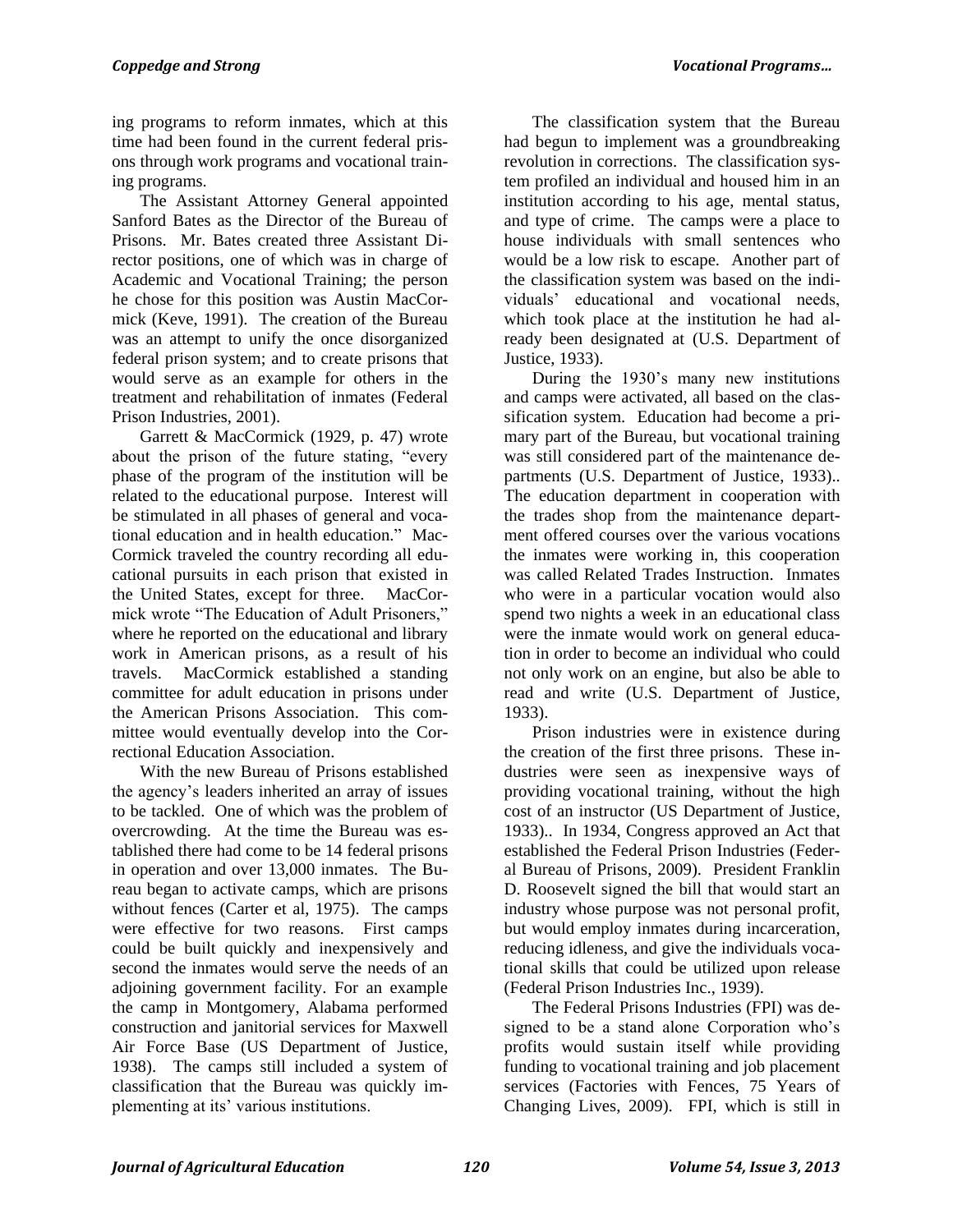existence today under the trade name UNICOR, employs inmates to build different products at the institution that the factory is housed at. The products produced at FPI are solely sold and used by the US Government.

During the 1930's the Bureau had also begun issuing certificates for the courses inmates were taking (US Department of Justice, 1939). Foreman at Lewisburg, Pennsylvania were being instructed in vocational training teaching methods in a fifteen week course in an effort for the Bureau to strengthen its' vocational training program. The programs grew for the Bureau and to test the inmates' knowledge on subject areas a test was administered to the inmates in each program to begin gaining insight into how much they were learning from each program. Bates in his annual report further stated that inmates underwent an interview from the classification committee to determine the limitation and abilities of the inmate, and which vocational program or related trades program would best suit the need of the inmate. Related trades programs were classes used in conjunction with a maintenance shop.

In Bates' Federal Bureau of Prisons Annual Report in 1939, he pointed out that after several years of experimentation and trials in education and curriculum; the education program as a whole was being developed around four principle units. The units were elementary education, modified form of academic education for inmates who were above a fourth grade level, related trades & occupational classes, and special classes that met the practical and cultural needs of inmates. Up till this point in the Bureau's growth of vocational training programs, maintenance foreman were teaching the classes. In the Annual Report of 1937 Bates stated that there had developed among the vocational training instructors a realization that they were teaching men to work and to become skilled craftsmen. Bates further reported that the inmates who worked for these foremen, but were utilizing these trades not only as a work assignment in the prison, but also as a class were different from the other men working in the same trade. The men who were utilizing this trade as a class were required to carry on in a program of related schoolwork, and had progress records that were maintained on them. These men also could not

have their work assignment changed unless done so by the classification committee.

Not all of the new institutions were able to have vocational programs in the sense of formalized classes, due to the nature of the prison. One such prison of the time was Alcatraz, due to the heightened security of the prison. The Bureau did consider the maintenance shops as a form of vocational training for the inmates; instructed by the foreman of the shops (Bates, 1938). At the camps inmates built roads and cleared forests, these skills were considered to be part of vocational training (Bates, 1938). The inmates would learn to operate tractors, bulldozers, graders, and trucks.

Bennett (1943.) reported that the Federal Prison Industries had intensified their production to aid in the War leading to net sales of 7,062,017.07 a portion of which went to vocational training which had 1,600 inmates enrolled Bureau wide. During the 1940's the U.S. was engaged in World War II. This war was unlike any other, because it called for a mass uprising of the nation and its peoples to engage in the war effort (Wolf & Conners, 2009). The Bureau was not absent from doing its part, and engaging inmates in productive efforts to aid the war effort.

By 1945 the Bureau had grown from four large overcrowded institutions to 28 smaller specialized institutions (Bennett, 1947). The focus at the time was to expand the area of vocational training, primarily to assist with the war effort. Bennett (1947) wrote 35 new vocational training courses were organized to contribute to the war program. These new courses that were used in the war effort were called Vocational Education for National Defense (VEND); these courses began at a camp at Fort Lewis, but quickly spread to other institutions and camps. Bennett (1947) reported that slightly less than 8,000 inmates Bureau wide were enrolled at the time in vocational training courses.

Snarr and Wolford (1985) discussed how the Post-world War II era saw a dramatic rise in crime, and vocational training. The emphasis was placed on vocational training to better able inmates with skills to enter the job market upon release. By this time vocational training had been organized into four major divisions (Bennett, 1947). The four divisions were on-job training, trade training, related-trade classes, and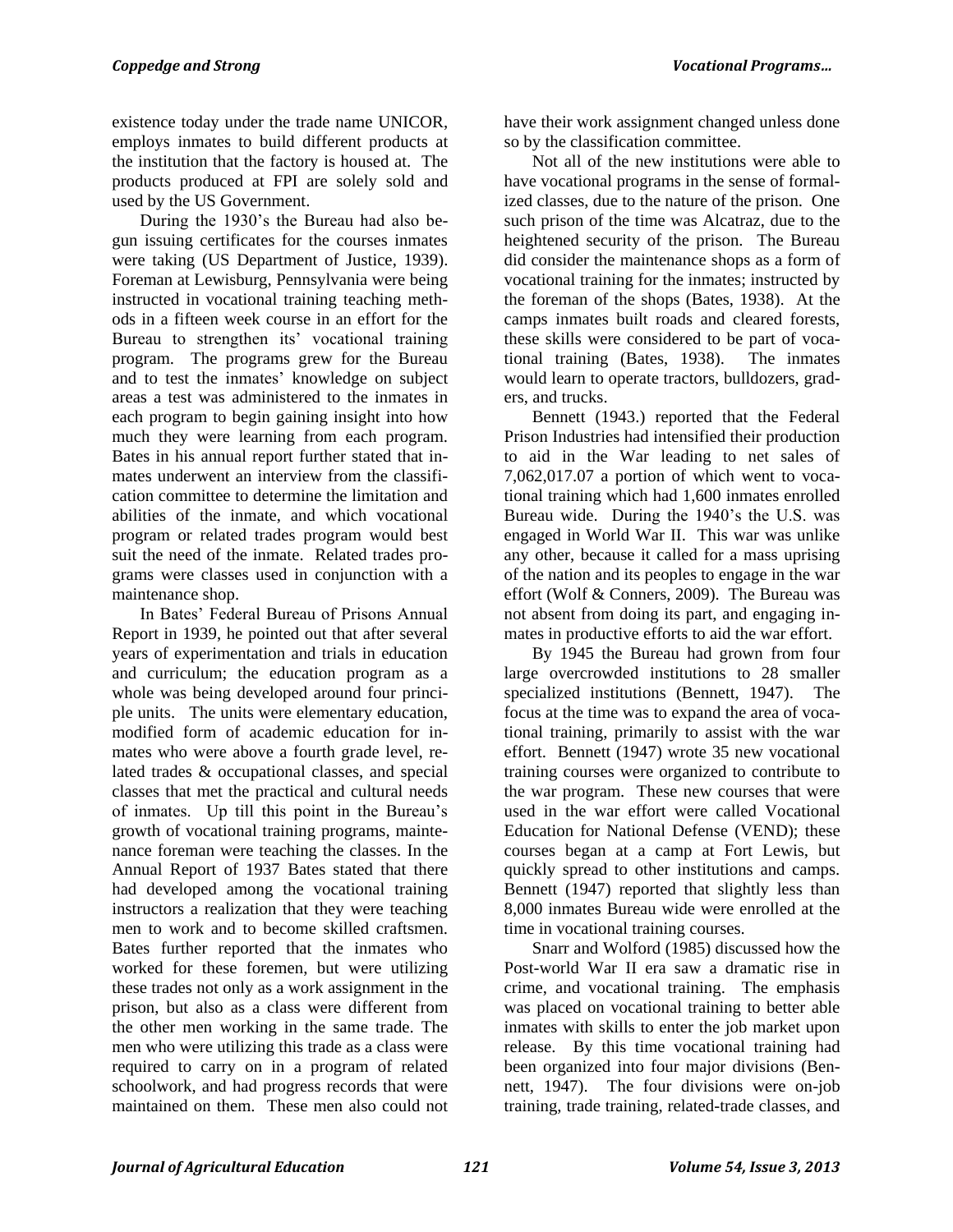vocational agriculture. The division of on-job training gave inmates instruction by their general foreman; a manual was completed this year that would standardize the training throughout the Bureau. Trade training was formal training for a specific trade, with shops and classrooms setup explicitly for that vocation. Related-trade classes were created to give inmates the background knowledge necessary for better understanding of a trade. Vocational agriculture was introduced in 1944 to provide instruction suited for inmates in rural areas, who would return to a farm upon release. In addition to organizing vocational training at the institutions the Bureau began working with local trade boards as well as state and federal departments to ensure the training that was being received by the inmates would be relevant to the trade (Bennett, 1947).

Hershberger (1979) indicated that the 1950's and 1960's were a period of true change in correctional philosophy for the Bureau. The change was geared toward a philosophy that rehabilitated the individual offender. Though this philosophy was the general thought since the creation of the Bureau, it was during this time period the Bureau saw growth that reinforced this philosophy. Congress passed in 1950 the Youth Corrections Act, which would broaden the range of correctional alternatives for younger offenders. Federal facilities opened in Ashland, Kentucky; Englewood, Colorado; and Petersburg, Virginia, all of which were created for youth offenders, with a heavy emphasis on education, vocational training, and rehabilitation (Escarcega, 2004).

The medical model was implemented during the 1960's (Factory With Fences, 1996). This model focused attention on crime as an illness that could be treated. The treatment of crime came from a focus on the individual, counseling, education programs, and classifications based on the individual's needs were implemented (Roberts, 1990).

In 1962 the Manpower Demonstration and Training Act was passed, which provided programs for released prisoners to aid in skills improvement for employment (McKean &Ransford, 2004). In 1965 President Lyndon B. Johnson signed the Federal Prisoner Rehabilitation Act into law (Long, 1965). Part of the bill would allow inmates to work in private employment or to participate in community training

programs, all while still committed in prison. Before President Johnson signed the Act he appointed a commission to answer a number of questions about which programs worked best at deterring crime. Part of the Act supported recruitment and retention of qualified personnel including vocational instructors.

Through its first forty years the Federal Bureau of Prisons saw rapid increases in their population. With the increase came more institutions and camps to house and rehabilitate inmates. By 1978 the Bureau would have over 50 institutions activated (Keve, 1991). With these new institutions came better designs that would equip the institution with vocational trades shops and educational facilities. These 50 institutions would seem modest compared to the 113 institutions under the Bureaus' authority today, which include over 900 vocational training, Advanced Occupational Education, and apprenticeship program.

## **Conclusions and Implications**

At the time that the Federal Bureau of Prisons were established vocational training was not a new phenomenon, but was a tool to reduce idle time. When the Federal Government passed The Three Prisons Act vocational training was seen as necessary to incorporate into prisons, however this type of occupational skill training was left to the maintenance shops at each institution. As more emphasis was placed on education, inmates found themselves splitting time between the shop and the classroom. Dyer and Williams (1997) indicated experiential learning as beneficial to occupational skills. The focus to train these incarcerated men quickly shifted to a larger focus to include women, children, and young adults who were incarcerated. When the Bureau of Prisons was finally established in 1930, Austin MacCormick sought out the possible training programs that could be included in the Bureau.

Before the Bureau was established and through the Bureau's early years there were many changes that took place. The skills taught in prisons began more in the agriculture sector, but were greatly widened to include occupations that would encompass a wider array of job skills to aid persons being released from prison. The vocational training programs in the Bureau had a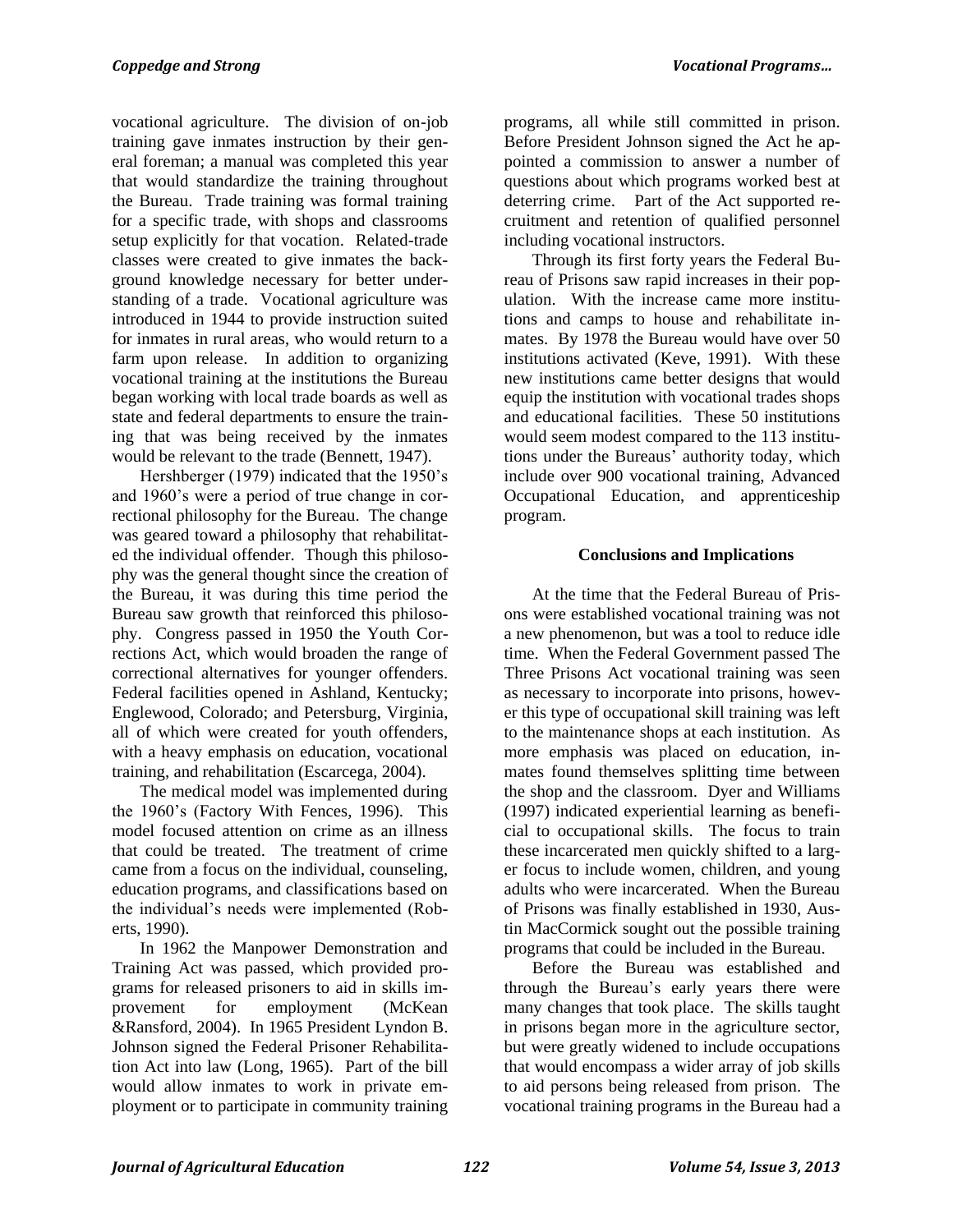disorganized start; with much of the skills being taught by maintenance foreman. The importance of these programs and the positive effects on inmates' lives were soon realized. These programs were soon developed into better-organized classes being taught by industry professionals.

Directors of the Bureau have continually emphasized the importance of these programs as a tool to not only combat idle time, but to ensure a reduction of recidivism. As the American prison population continues to rise so should more research and focus be placed on these worthwhile programs that will aid in the betterment of incarcerated individuals.

#### **Recommendations**

Recommendations for further studies should be focused on identifying the multitude of vocational training programs that have come into existence in the Bureau. To expand this study other components that are imperative to study

would be programs that have had great success and others that have failed; and the causes of these outcomes. Additional studies that would provide great insight into quality programs that work would be research that focuses on the relationship of existing high growth occupations and how these occupations relate to programs currently being offered in the Bureau. To narrow down these occupations, a researcher could look at occupations that are directly related to agricultural productions.

Future research should reflect the need to understand why the different vocational training programs were added and to develop a comprehension regarding the program dynamics. This would help to better understand the goals of the different programs and could aid in the determination of what future programs may be added in the Bureau. Developing future vocational goals should assist program planners in addressing the diverse needs of inmates regardless of penitentiary system (Doerfert, 2011).

#### **References**

- Allen, H. E., & Simonsen, C. E. (1975). *Corrections in America*: *An introduction*. Beverly Hills, CA: Glencoe Press.
- Borg, W. R., & Gall, M. D. (1983). Educational research (4th ed.). New York: Longman.
- Carter, R. M., McGee, R. A., & Nelson, E. K. (1975). *Corrections in America*. Philadelphia, Pennsylvania: J.B. Lippincott Company.
- Dailey, A. L., Conroy, C. A., & Shelley-Tolbert, C. A. (2001). Using agricultural education as the context to teach life skills. *Journal of Agricultural Education*, *42*(1), 11-20. doi: 10.503/jae.2001.01011
- Doerfert, D. L. (Ed.) (2011). *National research agenda: American Association for Agricultural Education's research priority areas for 2011-2015.* Lubbock, TX: Texas Tech University, Department of Agricultural Education and Communications.
- Dyer, J. E., & Williams, D. L. (1997). Benefits of supervised agricultural experience programs: A synthesis of research. *Journal of Agricultural Education*, *38*(4), 50-58. doi: 10.5032/jae.1997.04050
- Escarcega, A. (2004). Working collaboratively: addressing the needs of federally sentenced juvenile offenders. *Corrections Today*, *66*(1), 20-22.
- Fields, C. B. (2005). Three prisons act 1891. In M. Bosworth (Ed.), *Encyclopedia of prisons and correctional facilitie*s (pp. 963-965). Thousand Oaks, CA: Sage Publications, Inc.
- Federal Bureau of Prisons. (2009). *Factories with fences: 75 years of changing lives*. Washington, DC: Federal Prison Industries, Inc. Retrieved from http://www.unicor. gov/information/ publications/pdfs/corporate/CATMC1101\_C.pdf.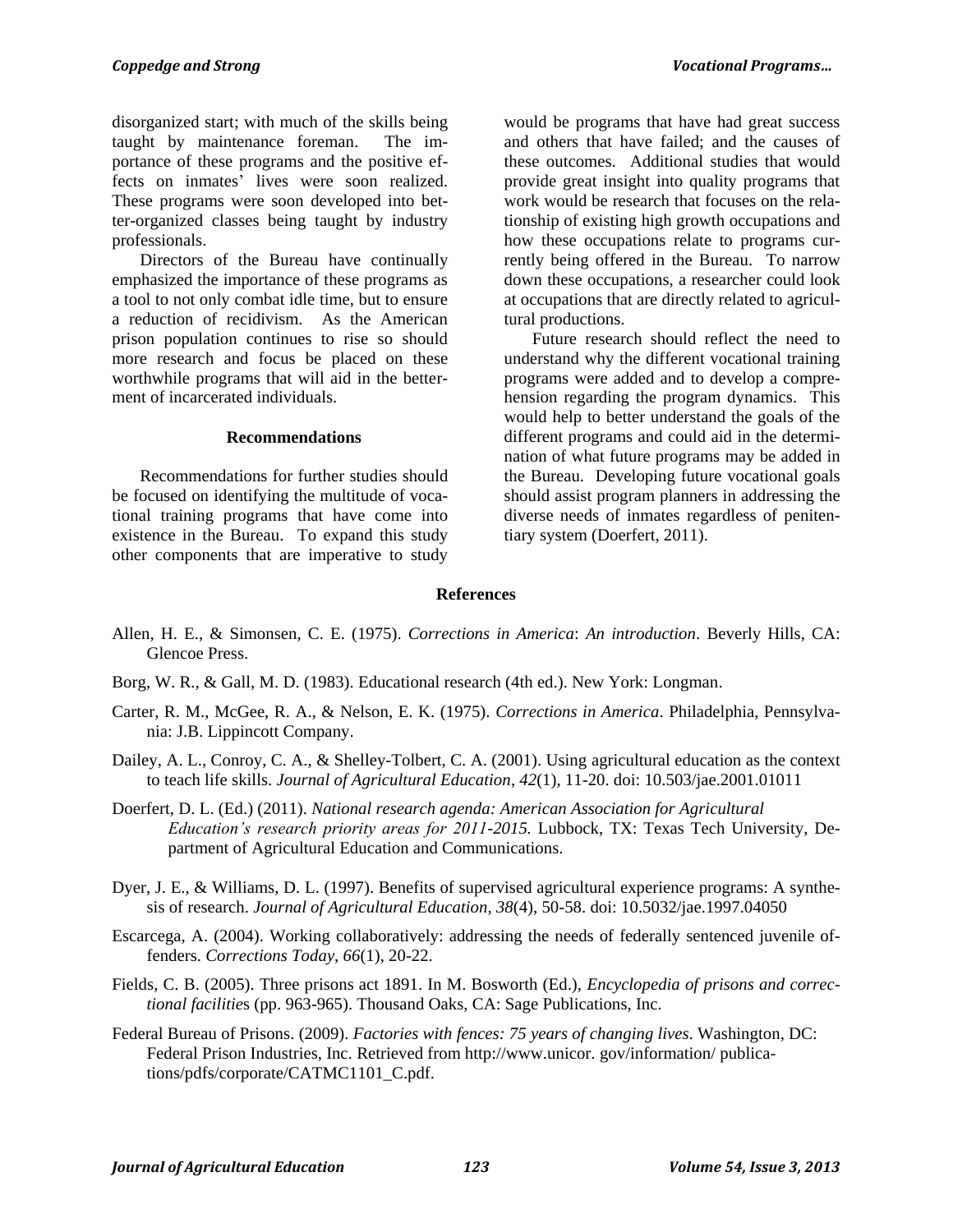- Federal Bureau of Prisons. (1996). *Factories with fences: The history of Federal Prison Industries*. Washington, DC: Federal Prison Industries, Inc. Retrieved from https://www.ncjrs.gov/App/ Publications/abstract.aspx?ID=173540.
- Federal Bureau of Prisons. (2001). *About the Federal Bureau of Prisons*. Washington, DC. Federal Prison Industries, Inc. Retrieved from http://www.bop.gov/news/PDFs/ipaabout.pdf.
- Federal Reformatory for Women School. (1962). *Scrapbook, the Alderson saga*. Washington, DC: U. S. Government Printing Office.
- Garret, P.W. & MacCormick, A.H. (1929). *Handbook of American Prisons and Reformatories*. New York, NY: National Society of Penal Information, Inc.,
- Harris, M. B. (1936). *I knew them in prison*. New York, NY: The Viking Press.
- Hershberger, G. L. (1979). *The development of the Federal Prison System*. Washington, DC: U.S. Government Printing Office.
- House Documents. 65<sup>th</sup> Congress. 2nd session. October 6, 1917. Washington, DC: Government Printing Office. Retrieved from http://congressional.proquest.com.lib-ezproxy.tamu.edu:2048.
- House Report 7832. (1929). Federal prisoners and penitentiaries: hearings before the committee on the judiciary. Washington, DC: Government Printing Office.
- Johnston, N. (2004). The world's most influential prison: Success or failure. *The Prison Journal, 84*(4), 20S-40S. doi: 10.1177/0032885504269393.
- Keve, P. W. (1991). *Prisons and the American conscious*. Carbondale, IL: Southern Illinois University Press.
- Keve, P. W. (1984). *The McNeil century: The life and times of an island prison*. Chicago, Illinois: Nelson-Hall.
- LaMaster, K. M. (2008). *U.S. Penitentiary Leavenworth*. Charleston, SC: Arcadia Publishing.
- Langeluttig, A. (1927). *The Department of Justice of the United States*. Baltimore, MD: The Lord Baltimore Press.
- Long, E. V. (1965). The Prisoner Rehabilitation Act of 1965. *Federal Probation Journal*, *29*(3), 3-7.
- MacCormick, A. H. (1931). *The education of adult prisoners*, New York, NY: The National Society of Penal Information.
- McKean, L., & Ransford, C. (2004). *Current strategies for reducing recidivism*, Chicago, IL: Center for Impact Research.
- McShane M. D., & Williams III, F.P. (1996). *Encyclopedia of American prisons*. New York, NY: Garland Publishing, Inc.
- Meskell, M.W. (1999). An American resolution: The history of prisons in the United States from 1777- 1877. *Stanford Law Review*, *51*(4), 839-865. Retrieved from http://jthomasniu.org/PDF /prisonhistory111.pdf
- Roberts, J. W. (1990). View from the top. *Federal Prisons Journal*, *1*(4), 27-46.
- Snarr, R. W. & Wolford, B. I. (1985). *Introduction to corrections*. Dubuque, IA: Wm. C. Brown Publishers.
- Tucker, R. (1934, December). Prep school, giving society's problem children a break. *Colliers Weekly*. 26-27.